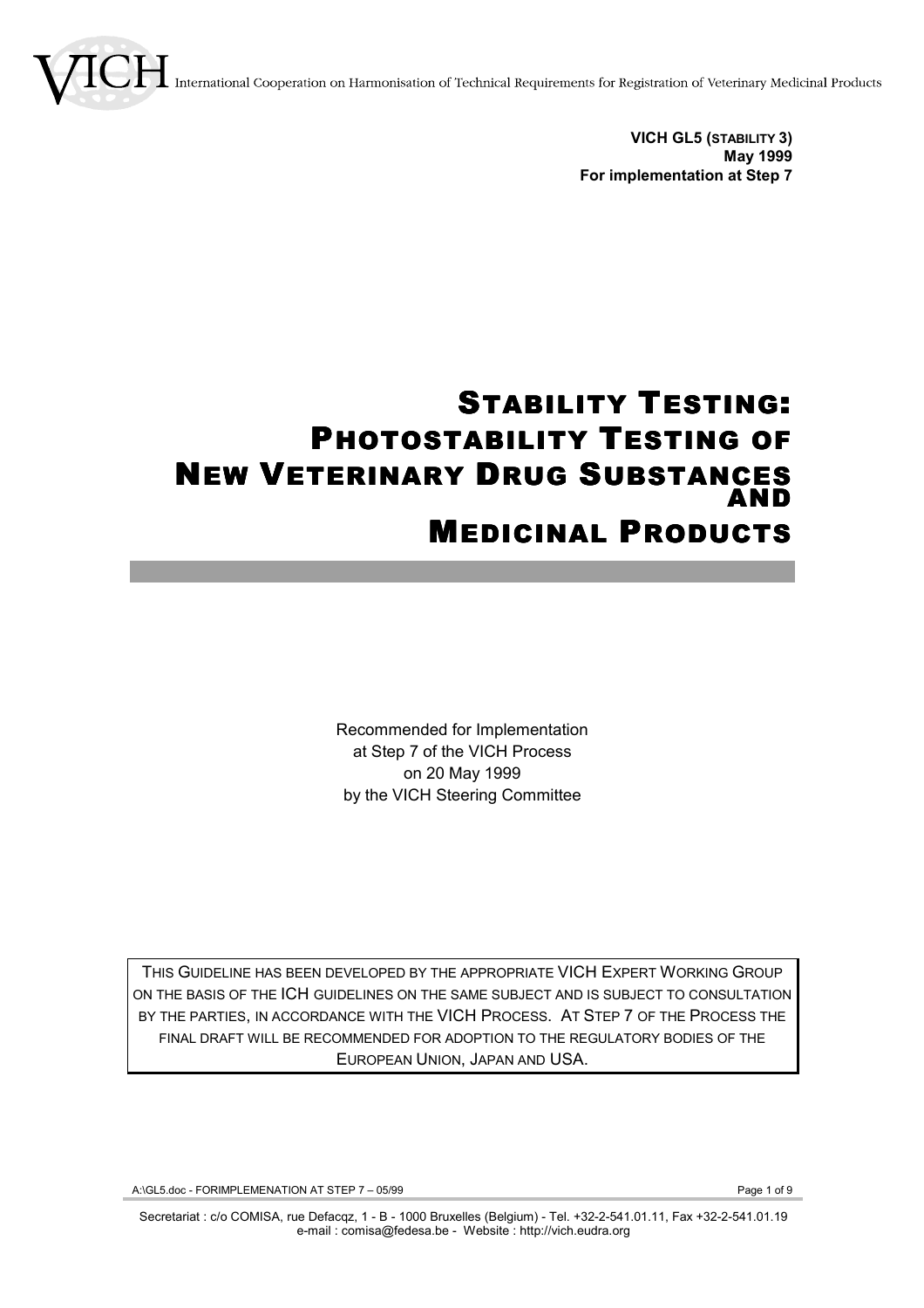# **STABILITY TESTING:**

# **PHOTOSTABILITY TESTING OF NEW VETERINARY DRUG SUBSTANCES AND MEDICINAL PRODUCTS**

Recommended for Implementation at Step 7 of the VICH Process on 20 May 1999 by the VICH Steering Committee

#### **TABLE OF CONTENTS**

| DECISION FLOW CHART FOR PHOTOSTABILITY TESTING OF DRUG |  |
|--------------------------------------------------------|--|
|                                                        |  |
|                                                        |  |
|                                                        |  |
|                                                        |  |
|                                                        |  |
|                                                        |  |
| .9                                                     |  |
| 9                                                      |  |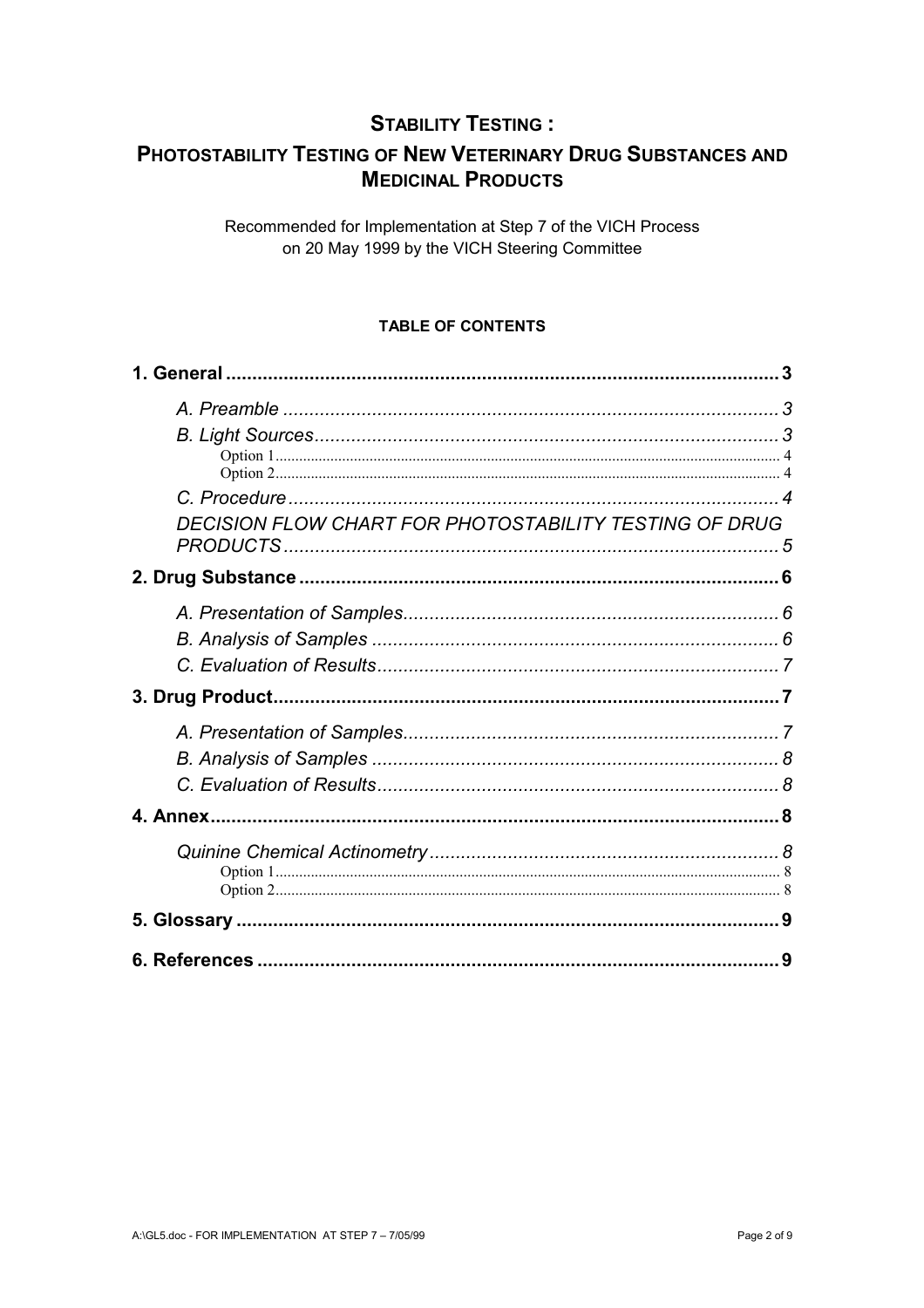#### **STABILITY TESTING: PHOTOSTABILITY TESTING OF NEW VETERINARY DRUG SUBSTANCES AND MEDICINAL PRODUCTS**

### **1. General**

The VICH Harmonized Tripartite Guideline covering the Stability Testing of New Drug Substances and Products in the Veterinary Field (hereafter referred to as the Parent Guideline) notes that light testing should be an integral part of stress testing. This document is an annex to the Parent Guideline and addresses the recommendations for photostability testing.

#### **A. Preamble**

The intrinsic photostability characteristics of new drug substances and products should be evaluated to demonstrate that, as appropriate, light exposure does not result in unacceptable change. Normally, photostability testing is carried out on a single batch of material selected as described under Selection of Batches in the Parent Guideline. Under some circumstances these studies should be repeated if certain variations and changes are made to the product (e.g., formulation, packaging). Whether these studies should be repeated depends on the photostability characteristics determined at the time of initial filing and the type of variation and/or change made.

The guideline primarily addresses the generation of photostability information for submission in Registration Applications for new molecular entities and associated drug products. The guideline does not cover the photostability of drugs after administration (i.e. under conditions of use) and those applications not covered by the Parent Guideline. Alternative approaches may be used if they are scientifically sound and justification is provided.

A systematic approach to photostability testing is recommended covering, as appropriate, studies such as:

i)Tests on the drug substance;

ii)Tests on the exposed drug product outside of the immediate pack;

and if necessary;

iii)Tests on the drug product in the immediate pack;

and if necessary;

iv)Tests on the drug product in the marketing pack.

The extent of drug product testing should be established by assessing whether or not acceptable change has occurred at the end of the light exposure testing as described in the Decision Flow Chart for Photostability Testing of Drug Products. Acceptable change is change within limits justified by the applicant.

The formal labeling requirements for photolabile drug substances and drug products are established by national/regional requirements.

#### **B. Light Sources**

The light sources described below may be used for photostability testing. The applicant should either maintain an appropriate control of temperature to minimize the effect of localized temperature changes or include a dark control in the same environment unless otherwise justified. For both options 1 and 2, a pharmaceutical manufacturer/applicant may rely on the spectral distribution specification of the light source manufacturer.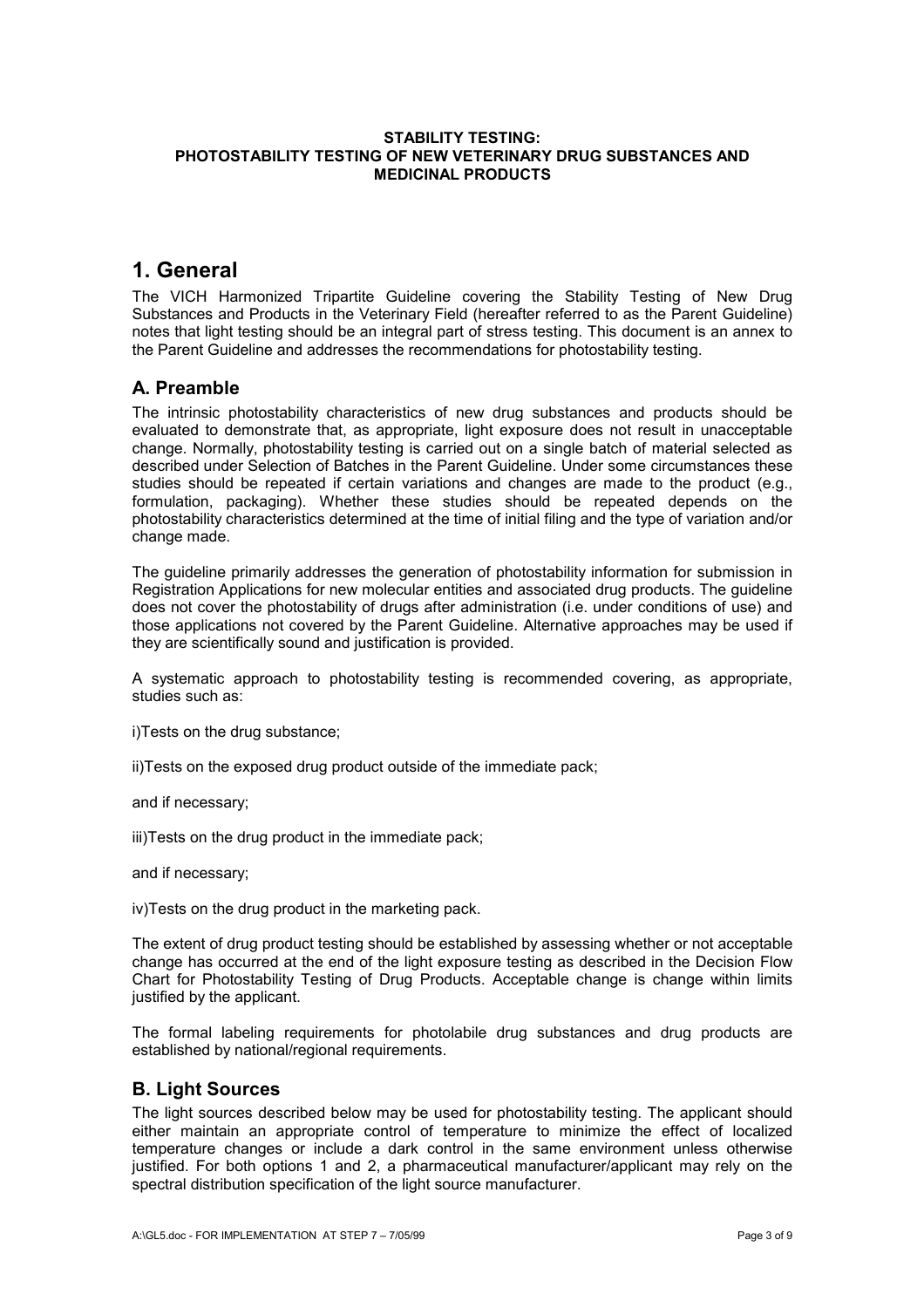#### **Option 1**

Any light source that is designed to produce an output similar to the D65/lD65 emission standard such as an artificial daylight fluorescent lamp combining visible and ultraviolet (UV) outputs, xenon, or metal halide lamp. D65 is the internationally recognized standard for outdoor daylight as defined in ISO 10977 (1993). ID65 is the equivalent indoor indirect daylight standard. For a light source emitting significant radiation below 320 nm, an appropriate filter(s) may be fitted to eliminate such radiation.

#### **Option 2**

For option 2 the same sample should be exposed to both the cool white fluorescent and near ultraviolet lamp.

- 1. A cool white fluorescent lamp designed to produce an output similar to that specified in ISO 10977(1993); and
- 2. A near UV fluorescent lamp having a spectral distribution from 320 nm to 400 nm with a maximum energy emission between 350 nm and 370 nm; a significant proportion of UV should be in both bands of 320 to 360 nm and 360 to 400 nm.

#### **C. Procedure**

For confirmatory studies, samples should be exposed to light providing an overall illumination of not less than 1.2 million lux hours and an integrated near ultraviolet energy of not less than 200 watt hours/square meter to allow direct comparisons to be made between the drug substance and drug product.

Samples may be exposed side-by-side with a validated chemical actinometric system to ensure the specified light exposure is obtained, or for the appropriate duration of time when conditions have been monitored using calibrated radiometers/lux meters. An example of an actinometric procedure is provided in the Annex.

If protected samples (e.g., wrapped in aluminum foil) are used as dark controls to evaluate the contribution of thermally induced change to the total observed change, these should be placed alongside the authentic sample.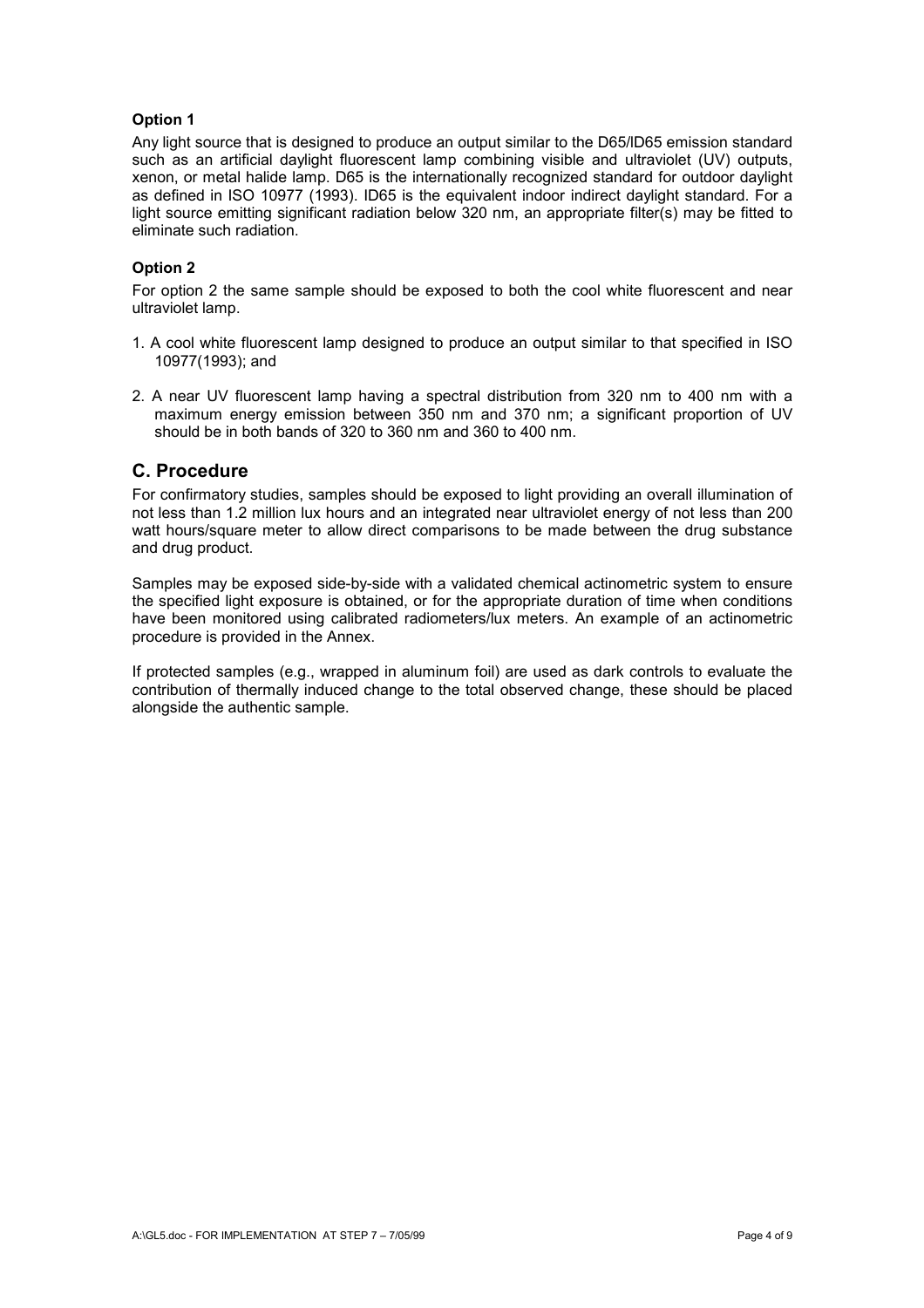#### **DECISION FLOW CHART FOR PHOTOSTABILITY TESTING OF DRUG PRODUCTS**

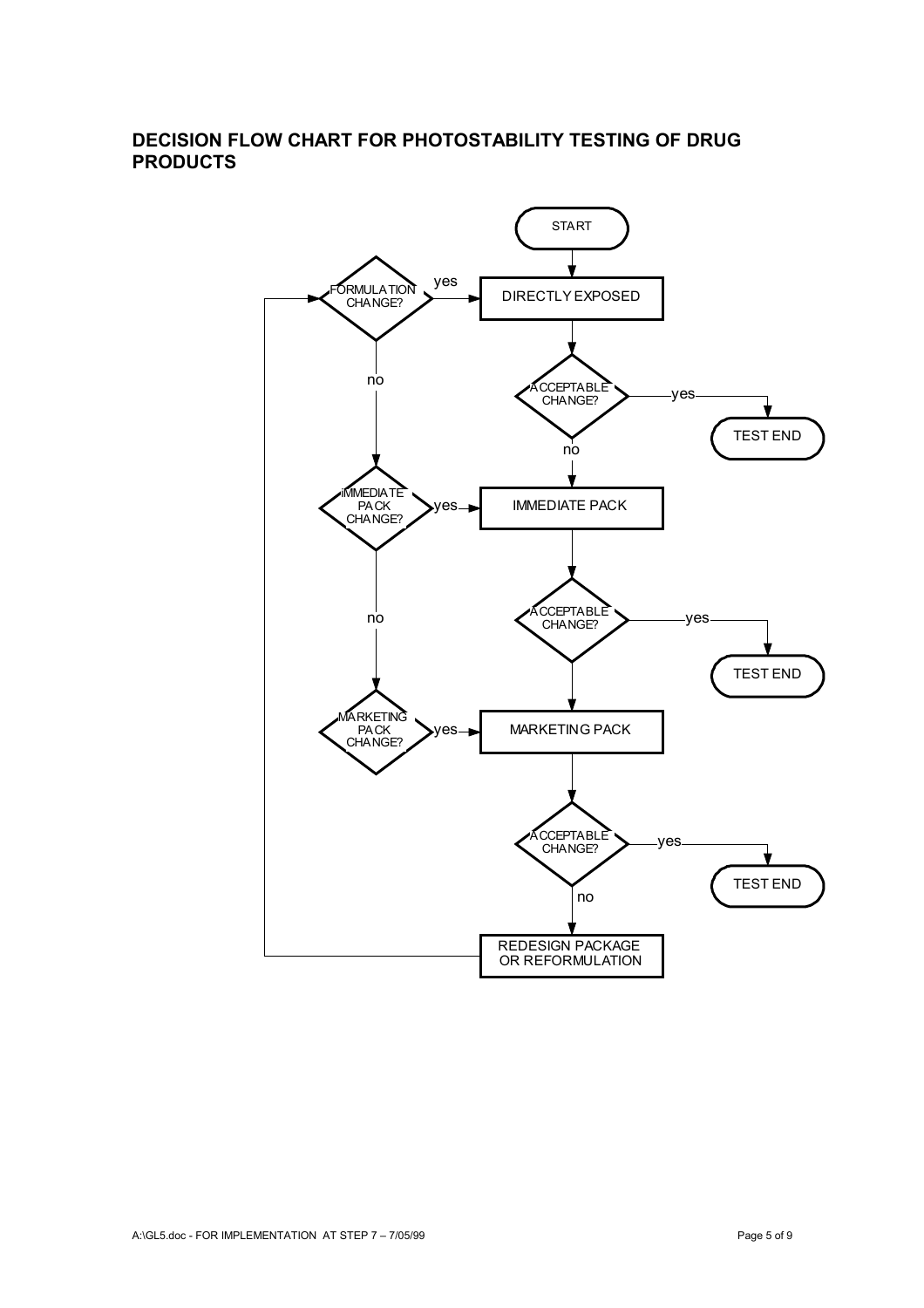# **2. Drug Substance**

For drug substances, photostability testing should consist of two parts: forced degradation testing and confirmatory testing.

The purpose of forced degradation testing studies is to evaluate the overall photosensitivity of the material for method development purposes and/or degradation pathway elucidation. This testing may involve the drug substance alone and/or in simple solutions/suspensions to validate the analytical procedures. In these studies, the samples should be in chemically inert and transparent containers. In these forced degradation studies, a variety of exposure conditions may be used, depending on the photosensitivity of the drug substance involved and the intensity of the light sources used. For development and validation purposes it is appropriate to limit exposure and end the studies if extensive decomposition occurs. For photostable materials, studies may be terminated after an appropriate exposure level has been used. The design of these experiments is left to the applicant's discretion although the exposure levels used should be justified.

Under forcing conditions, decomposition products may be observed that are unlikely to be formed under the conditions used for confirmatory studies. This information may be useful in developing and validating suitable analytical methods. If in practice it has been demonstrated they are not formed in the confirmatory studies, these degradation products need not be further examined.

Confirmatory studies should then be undertaken to provide the information necessary for handling, packaging, and labeling (see section 1.C., Procedure, and 2.A., Presentation of Samples, for information on the design of these studies).

Normally, only one batch of drug substance is tested during the development phase, and then the photostability characteristics should be confirmed on a single batch selected as described in the Parent Guideline if the drug is clearly photostable or photolabile. If the results of the confirmatory study are equivocal, testing of up to two additional batches should be conducted. Samples should be selected as described in the Parent Guideline.

#### **A. Presentation of Samples**

Care should be taken to ensure that the physical characteristics of the samples under test are taken into account and efforts should be made, such as cooling and/or placing the samples in sealed containers, to ensure that the effects of the changes in physical states such as sublimation, evaporation or melting are minimized. All such precautions should be chosen to provide minimal interference with the exposure of samples under test. Possible interactions between the samples and any material used for containers or for general protection of the sample, should also be considered and eliminated wherever not relevant to the test being carried out.

As a direct challenge for samples of solid drug substances, an appropriate amount of sample should be taken and placed in a suitable glass or plastic dish and protected with a suitable transparent cover if considered necessary. Solid drug substances should be spread across the container to give a thickness of typically not more than 3 millimeters. Drug substances that are liquids should be exposed in chemically inert and transparent containers.

#### **B. Analysis of Samples**

At the end of the exposure period, the samples should be examined for any changes in physical properties (e.g., appearance, clarity, or color of solution) and for assay and degradants by a method suitably validated for products likely to arise from photochemical degradation processes.

Where solid drug substance samples are involved, sampling should ensure that a representative portion is used in individual tests. Similar sampling considerations, such as homogenization of the entire sample, apply to other materials that may not be homogeneous after exposure. The analysis of the exposed sample should be performed concomitantly with that of any protected samples used as dark controls if these are used in the test.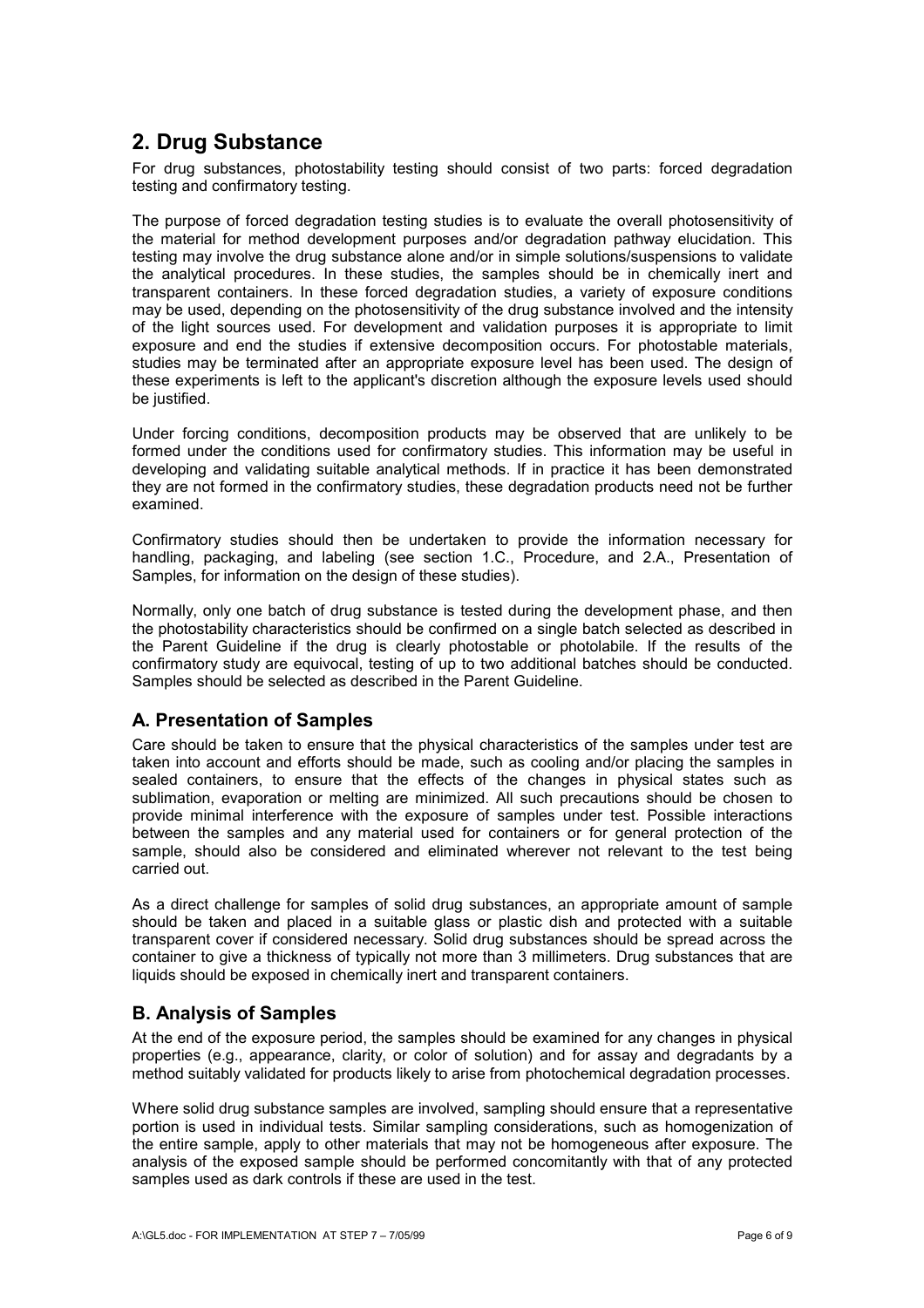#### **C. Evaluation of Results**

The forced degradation studies should be designed to provide suitable information to develop and validate test methods for the confirmatory studies. These test methods should be capable of resolving and detecting photolytic degradants that appear during the confirmatory studies. When evaluating the results of these studies, it is important to recognize that they form part of the stress testing and are not therefore designed to establish qualitative or quantitative limits for change.

The confirmatory studies should identify precautionary measures needed in manufacturing or in formulation of the drug product, and if light resistant packaging is needed. When evaluating the results of confirmatory studies to determine whether change due to exposure to light is acceptable, it is important to consider the results from other formal stability studies in order to assure that the drug will be within justified limits at time of use (see the relevant VICH Stability and Impurity Guidelines).

# **3. Drug Product**

Normally, the studies on drug products should be carried out in a sequential manner starting with testing the fully exposed product then progressing as necessary to the product in the immediate pack and then in the marketing pack. Testing should progress until the results demonstrate that the drug product is adequately protected from exposure to light. The drug product should be exposed to the light conditions described under the procedure in section 1.C.

Normally, only one batch of drug product is tested during the development phase, and then the photostability characteristics should be confirmed on a single batch selected as described in the Parent Guideline if the product is clearly photostable or photolabile. If the results of the confirmatory study are equivocal, testing of up to two additional batches should be conducted.

For some products where it has been demonstrated that the immediate pack is completely impenetrable to light, such as aluminum tubes or cans, testing should normally only be conducted on directly exposed drug product.

It may be appropriate to test certain products such as infusion liquids, dermal creams, etc., to support their photostability in-use. The extent of this testing should depend on and relate to the directions for use, and is left to the applicant's discretion.

The analytical procedures used should be suitably validated.

#### **A. Presentation of Samples**

Care should be taken to ensure that the physical characteristics of the samples under test are taken into account and efforts, such as cooling and/or placing the samples in sealed containers, should be made to ensure that the effects of the changes in physical states are minimized, such as sublimation, evaporation, or melting. All such precautions should be chosen to provide a minimal interference with the irradiation of samples under test. Possible interactions between the samples and any material used for containers or for general protection of the sample should also be considered and eliminated wherever not relevant to the test being carried out.

Where practicable when testing samples of the drug product outside of the primary pack, these should be presented in a way similar to the conditions mentioned for the drug substance. The samples should be positioned to provide maximum area of exposure to the light source. For example, tablets, capsules, etc., should be spread in a single layer.

If direct exposure is not practical (e.g., due to oxidation of a product), the sample should be placed in a suitable protective inert transparent container (e.g., quartz).

If testing of the drug product in the immediate container or as marketed is needed, the samples should be placed horizontally or transversely with respect to the light source, whichever provides for the most uniform exposure of the samples. Some adjustment of testing conditions may have to be made when testing large volume containers (e.g., dispensing packs).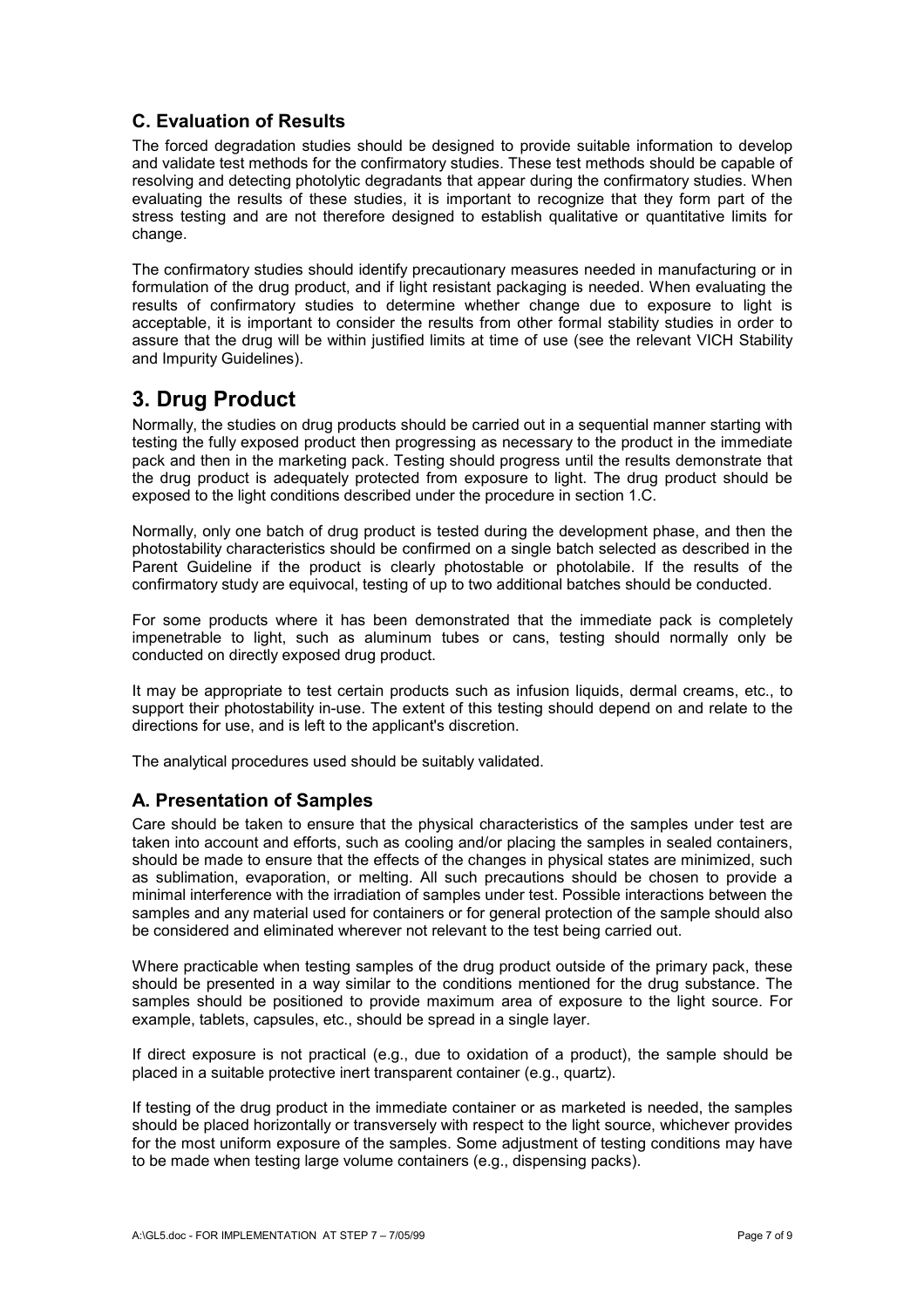#### **B. Analysis of Samples**

At the end of the exposure period, the samples should be examined for any changes in physical properties (e.g., appearance, clarity or color of solution, dissolution/disintegration for dosage forms such as capsules, etc.) and for assay and degradants by a method suitably validated for products likely to arise from photochemical degradation processes.

When powder samples are involved, sampling should ensure that a representative portion is used in individual tests. For solid oral dosage form products, testing should be conducted on an appropriately sized composite of, for example, 20 tablets or capsules. Similar sampling considerations, such as homogenization or solubilization of the entire sample, apply to other materials that may not be homogeneous after exposure (e.g., creams, ointments, suspensions, etc.). The analysis of the exposed sample should be performed concomitantly with that of any protected samples used as dark controls if these are used in the test.

#### **C. Evaluation of Results**

Depending on the extent of change special labeling or packaging may be needed to mitigate exposure to light. When evaluating the results of photostability studies to determine whether change due to exposure to light is acceptable, it is important to consider the results obtained from other formal stability studies in order to assure that the product will be within proposed specifications during the shelf life (see the relevant VICH Stability and Impurity Guidelines).

### **4. Annex**

#### **Quinine Chemical Actinometry**

The following provides details of an actinometric procedure for monitoring exposure to a near UV fluorescent lamp (based on FDA/National Institute of Standards and Technology study). For other light sources/actinometric systems, the same approach may be used, but each actinometric system should be calibrated for the light source used.

Prepare a sufficient quantity of a 2 per cent weigh/volume aqueous solution of quinine monohydrochloride dihydrate (if necessary, dissolve by heating).

#### **Option 1**

Put 10 milliliters (ml) of the solution into a 20 ml colorless ampoule seal it hermetically, and use this as the sample. Separately, put 10 ml of the solution into a 20 ml colourless ampoule (See note 1), seal it hermetically, wrap in aluminum foil to protect completely from light, and use this as the control. Expose the sample and control to the light source for an appropriate number of hours. After exposure determine the absorbances of the sample (AT) and the control (Ao) at 400 nm using a 1 centimeter (cm) path length. Calculate the change in absorbance, ∆ A = AT - Ao. The length of exposure should be sufficient to ensure a change in absorbance of at least 0.9.

#### **Option 2**

Fill a 1 cm quartz cell and use this as the sample. Separately fill a 1 cm quartz cell, wrap in aluminum foil to protect completely from light, and use this as the control. Expose the sample and control to the light source for an appropriate number of hours. After exposure determine the absorbances of the sample (AT) and the control (Ao) at 400 nm. Calculate the change in absorbance,  $\Delta A = AT - A$ o. The length of exposure should be sufficient to ensure a change in absorbance of at least 0.5.

Alternative packaging configurations may be used if appropriately validated. Alternative validated chemical actinometers may be used.